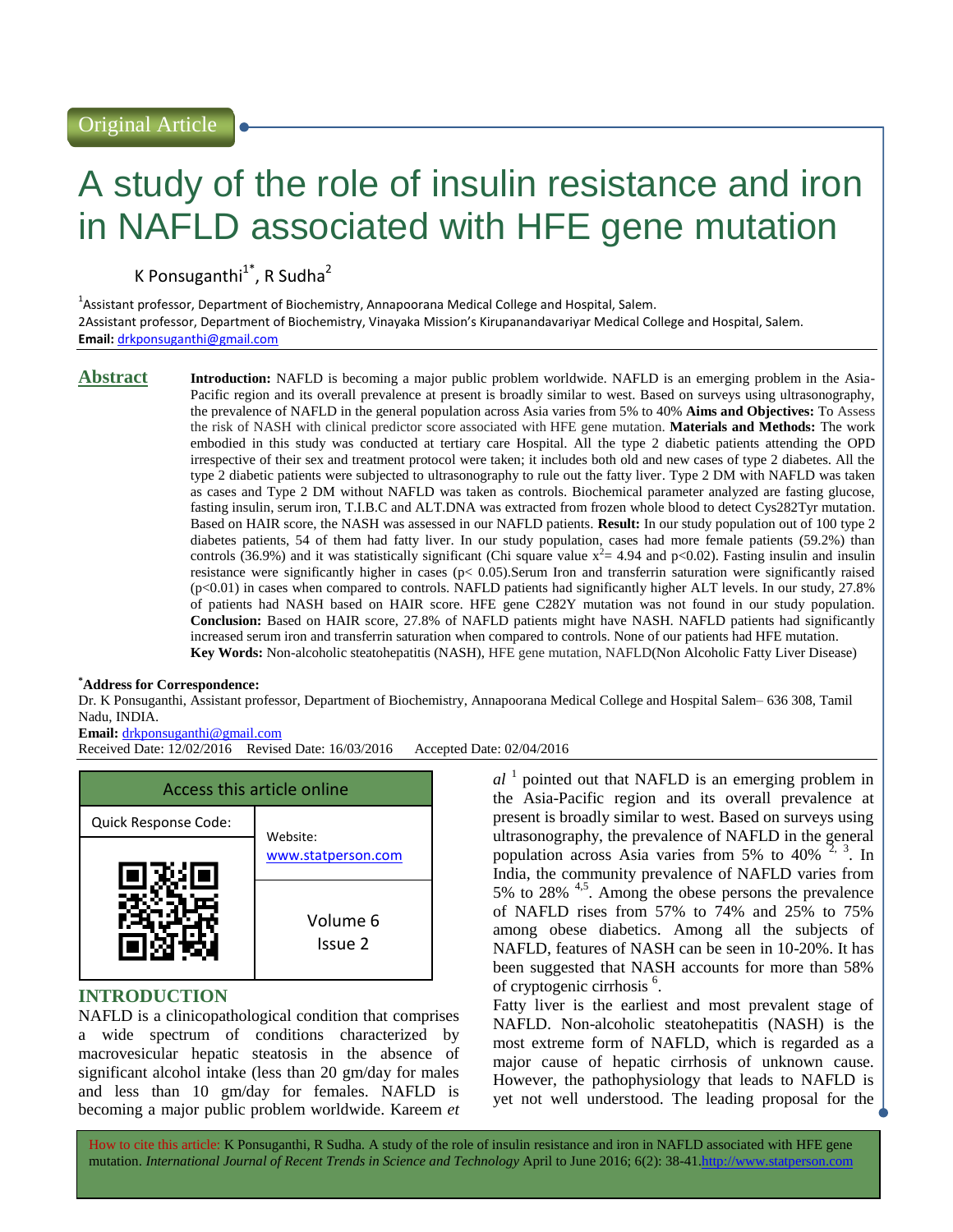pathogenesis of NASH is a "2-hit" hypothesis  $7$ . In 1998, Day and James  $8$  first proposed the 'two hit' hypothesis for pathogenesis of NASH. Many studies have reported that oxidative stress phenomenon may induce a number of pathophysiological events in the liver. Oxidative stress induced Hepatotoxicity may be achieved through a direct attack of Reactive oxygen species (ROS) and Reactive nitrogen species  $(RNS)^9$ . One of the potential cofactors suspected to enhance the oxidative stress is excessive hepatic iron accumulation.

The Hemochromatosis (HFE) gene is one of the genetic modifiers of NAFLD. Homozygosity for the C282Y mutation of the HFE gene is associated with susceptibility to iron overload. HFE protein consists of extra cellular  $\alpha_1$  and  $\alpha_2$  domains that sit on top of the immunoglobulin like  $\alpha_3$  domain, which spans the cell membrane and binds a separate protein called β<sub>2</sub>microglobulin<sup>10</sup>. The  $α_1$  and  $α_2$  domains interact with transferrin receptor, a transmembrane protein which plays a very important role in iron uptake regulation. Hepcidin is a master regulatory peptide, which plays an important role in the iron metabolism. It is secreted mainly by hepatocytes in response to iron perturbations, inflammation and hypoxia. HAMP is the gene that encodes for hepcidin. It is a master regulator of iron hemostasis. Hepcidin exerts its regulatory function on iron hemostasis via binding to FP-1, thereby leading to FP-1 phosphorylation, internalization, degradation and thus blockage of cellular iron export  $11$ . Important upstream regulators of hepcidin expression include hemojuvenile  $(HJV)^{21}$ , a bone morphogenetic protein coreceptor, HFE<sup>13</sup>, a non-classical MHC class 1 molecule and TFR-2  $^{14}$ , a liver specific iron uptake molecule. Mutations of these genes are associated with inappropriately low hepcidin formation and hereditary iron overload syndrome.

#### **MATERIALS AND METHODS**

The work embodied in this study was conducted at tertiary care Hospital. It is a hospital based case controlstudy. All the type 2 diabetic patients attending the OPD irrespective of their sex and treatment protocol were taken; it includes both old and new cases of type 2 diabetes.All the type 2 diabetic patients were subjected to ultrasonography to rule out the fatty liver. Type 2 DM with NAFLD are taken as Cases and type 2 DM without NAFLD are taken as Controls. Patients withhistory of jaundice/ drug induced hepatitis, Patients receiving steroid, amiodarone, valporic acid or anti-epileptic drugs, iron etc., history of jejuno-ileal by-pass surgeryand patient with alcohol consumption were excluded from the study. For all the patients detailed clinical history was elucidated, and general examination was doneand blood pressure was measured. The serum collected was analyzed for the estimation of following biochemical parameters using auto analyzer (Roche<sub>R</sub> – Cobasmira<sup>TM</sup> S). Glucose – Glucose oxidase- Peroxidase method. Insulin – Enzyme immunoassay. Iron-Direct method (Ferene) and T.I.B.C – direct method (ferene). Alanine aminotransferase (ALT) – IFCC Method. The primers for polymerase chain reaction (PCR) amplification of the  $Cys282$ Tyr mutation were  $15$ : Forward primer- 5' TGG CAA GGG TAA ACA GAT CC 3' Reverse primer- 5' CTC AGG CAC TCC TCT CAACC 3". Insulin resistance was estimated by the homeostasis model assessment insulin resistance score (HOMA-IR score. HOMA-IR = fasting glucose(mmol/L) x fasting insulin( $\mu$ IU/ml) /22.5 .HAIR Score for prediction NASH was calculated <sup>16</sup>. HAIR Score: Hypertension, Alanine transaminase (ALT)  $> 40$  IU/L, Insulin resistance (IR) index  $> 5$ . Presence of 2 or 3 factors predicts NASH.

#### **RESULT AND OBSERVATION**

For our present study, total of 100 consecutive type 2 diabetes mellitus patients without history of alcoholic intake were chosen. Informed verbal consent was taken from each patient and pre-designed pro-forma was filled in. The study was approved by ethical committee. All patients were submitted to an ultrasound scan of the liver to detect the fatty deposition. Biochemical parameters were analyzed. All quantitative data are presented as mean  $\pm$  SD and qualitative data are presented as percentage. Statistical analysis was done by using SPSS (Version 17.0). Student's  $2t'$  test for unpaired data were used for the comparison of mean values. p value less than 0.05 was considered statistically significant.All patients were genotyped by polymerase chain reaction of the region that contained the C282Y mutation and digestion with Rsa 1 enzymeand 10% polyacrylamide gel electrophoresis was done.

|                             | Table 1: Distribution of NAFLD in Type 2 Diabetes mellitus |
|-----------------------------|------------------------------------------------------------|
| <b>Type 2 DM with NAFLD</b> | <b>Type 2 DM without NAFLD</b>                             |
| (Cases)                     | (Controls)                                                 |
| 54                          | 46                                                         |

In our study population out of 100 type 2 diabetes, 54 patients had fatty liver. The prevalence of fatty liver in our study group was 54%.In our study population, cases had more female patients (59.2%) than controls (36.9%) and it was statistically significant (Chi square value x2= 4.94 and p<0.02).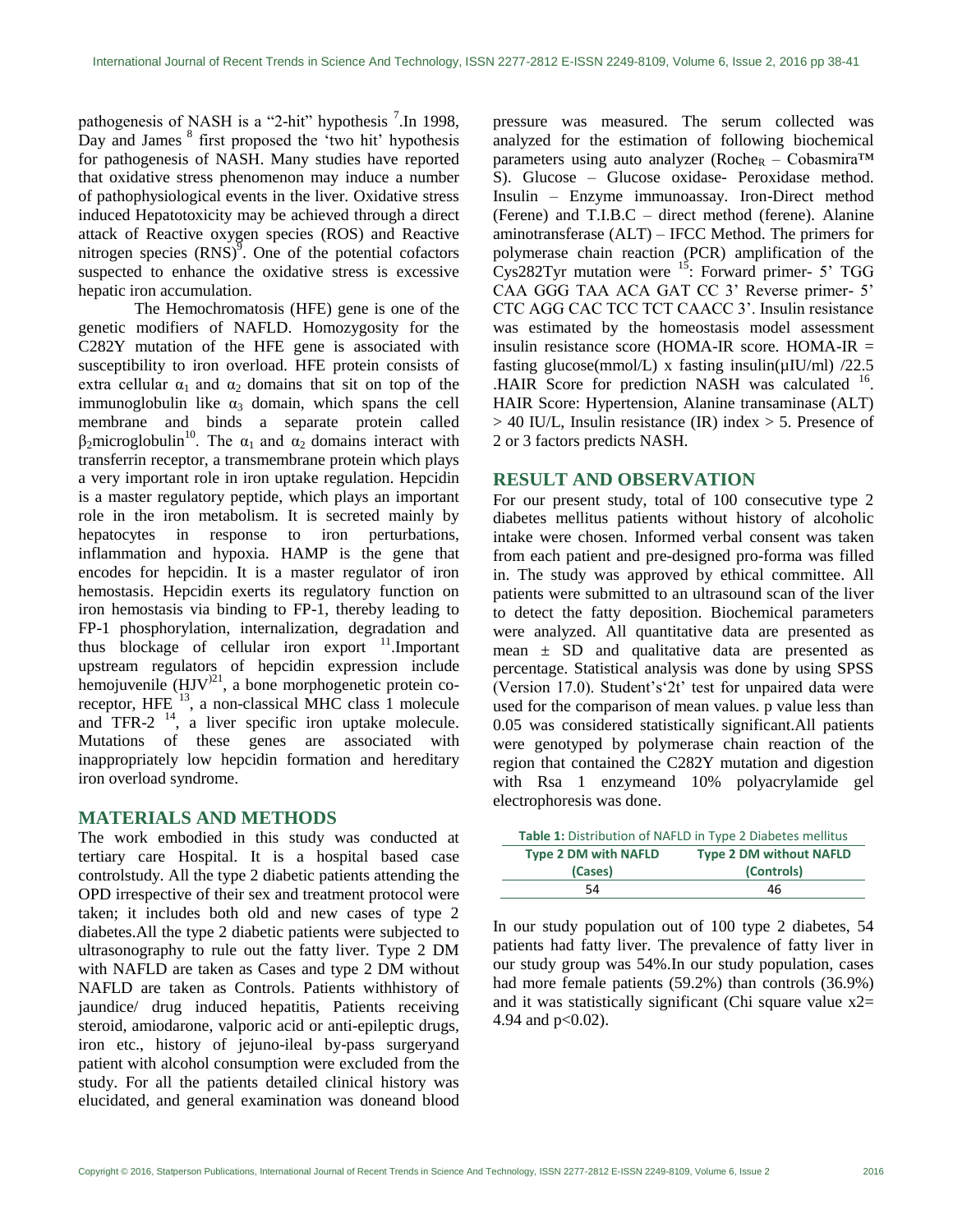|                                    | Cases ( $n = 54$ )<br><b>Mean</b> tSD | Controls ( $n = 46$ )<br><b>Mean</b> tSD | p value |
|------------------------------------|---------------------------------------|------------------------------------------|---------|
| Systolic blood pressure<br>(mmHg)  | $127.2 \pm 6.7$                       | $127 \pm 1.7$                            | > 0.5   |
| Diastolic Blood pressure<br>(mmHg) | $79.5 \pm 8.9$                        | $78.5 \pm 9.3$                           | > 0.5   |

Mean Systolic and diastolic blood pressure were also similar in both cases and controls  $(p> 0.5)$ .

| <b>Parameters</b>      | Cases<br><b>Mean</b> tSD | <b>Controls</b><br><b>Mean</b> tSD | p value   |
|------------------------|--------------------------|------------------------------------|-----------|
| <b>Fasting Glucose</b> |                          |                                    |           |
| (mg/dl)                | $147.8 \pm 44.6$         | $138.5 \pm 33.9$                   | < 0.5     |
| <b>Fasting Insulin</b> |                          |                                    |           |
| (u U/m)                | $56.4 \pm 23.3$          | $45.85 \pm 19.76$                  | $0.05*$   |
| Homa-IR                | $20.9 \pm 11.7$          | $16.23 \pm 9.5$                    | $< 0.05*$ |

In our study population, mean fasting glucose in cases and controls  $(147.8 \pm 44.6 \text{ and } 138.5 \pm 33.9 \text{ respectively})$ were not significantly different  $(p<0.5)$ . Fasting insulin andHOMA-IR were significantly higher in cases ( $p$ < 0.05) when compared to controls.

|  |  | <b>Table 4:</b> Serum Iron homeostasis in Cases and Controls |
|--|--|--------------------------------------------------------------|
|--|--|--------------------------------------------------------------|

|          | Serum Ironumol/I | <b>TIBC</b>     | <b>Transferrin saturation</b> |
|----------|------------------|-----------------|-------------------------------|
|          | <b>Mean</b> tSD  | <b>Mean</b> tSD | <b>Mean</b> tSD               |
| Cases    | $16.1 \pm 2.5$   | $63.4 \pm 8.1$  | $25.9 \pm 5.0$                |
| Controls | $14.5 \pm 3.0$   | $65.5 \pm 7.1$  | $22.4 \pm 4.9$                |
| p value  | ${}_{0.01}$      | < 0.5           | ${}_{0.01}$                   |

Serum Iron and transferrin saturation were significantly raised (p<0.01) in cases when compared to controls. Total iron binding capacity values were not significantly different ( $p<0.5$ ) between cases and controls.

| <b>Table 5:</b> ALT in case and control |                 |                 |         |
|-----------------------------------------|-----------------|-----------------|---------|
|                                         | <b>Control</b>  | Cases           | p value |
| ALT (U/L)                               | $26.2 \pm 16.0$ | $34.8 \pm 23.6$ | < 0.05  |
| Mean±SD                                 |                 |                 |         |

NAFLD patients had significantly higher ALT levels in comparison to controls.

| Table 4: Assessing the risk of NASH by using HAIR score |                      |  |
|---------------------------------------------------------|----------------------|--|
| <b>Fatty liver patients</b>                             | <b>NASH patients</b> |  |
| 54                                                      | 15(27.8%)            |  |

Based on **HAIR** score' the NASH was assessed in our NAFLD patients. The presence of at least 2 parameters predicted NASH with high sensitivity and specificity. Out of 54 patients, 15 of them had at least two parameters of HAIR score and it denotes 27.8% might have NASH.

#### **DISCUSSION**

Non-alcoholic fatty liver disease is an emerging problem in Asians plausibly due to the higher prevalence of type 2 diabetes in Asia-pacific region. In this present study the

prevalence of NAFLD in type 2 diabetes was 54%. The various studies have been reported that prevalence of NAFLD in type 2 diabetes varies from 35 to 75%. Gupte *et al* <sup>17</sup> from India had reported 49% of NAFLD in type 2 diabetes. Similarly, Luxmi et al<sup>18</sup> in Pakistan and Akberand Kawther *et al* <sup>19</sup> in Saudi Arabia had reported 60% and 55% respectively. Ludwig *et al* <sup>20</sup>, a pioneer in this field had noted that females are more frequently affected by NASH. In our study, females had higher prevalence of NAFLD i.e. 59% in females and it was statistically significant  $(p<0.05)$ .

The recent hypothesis for NAFLD pathogenesis considers that insulin resistance may be involved in both onset of fatty liver and in disease progression  $2<sup>1</sup>$  and there are Studies that have shown the inextricable relationship between NAFLD and central obesity, insulin resistance and metabolic syndrome  $^{22, 23}$ , which favors our study results. Significant increase in fasting insulin and insulin resistance were observed in our NAFLD patients.

Studies have shown that elevated liver enzymes are the most common laboratory findings in NAFL  $^{24}$ , with often mild increases of both alanine aminotransferase and aspartate aminotransferase, although occasionally elevation can be up to 15 times the upper normal limit.But significantly an elevated level of ALT was found in our NAFLD patients. In present study, both NAFLD and controls had serum iron and transferrin saturation within in the normal reference range. But interestingly, NAFLD patients had significantly increased serum iron and transferrin saturation when compared to controls. Number of studies revealed HFE C282Y mutation is almost always associated with increased iron indices  $^{25}$ . Whereas in our study group, none of them had HFE C282Y mutation and primary iron overload. There are few studies, which result does not favour iron overload and HFE gene mutations as major factors in the pathogenesis of NASH in Asian Indians. Hanson *et al* had reported that among the majority of Asian, Indian subcontinent, African, Australian and Amerindian populations, frequencies of C282Y mutation are close to zero  $26$ . Based on HAIR score  $16$ , the NASH was assessed in our NAFLD patients. HAIR score was described in early work of Dixon and colleagues in a group of 105 severely obese patients undergoing gastric bypass surgery. The presence of at least two parameters predicted NASH with high sensitivity and specificity. In our study, out of 54 fatty liver patients, 15 of them had at least two parameters of HAIR score i.e. 27.8% of patients might have NASH in our study population.

#### **STUDY LIMITATIONS**

The diagnosis of NAFLD in our study was based on ultrasonography. No imaging modality can distinguish